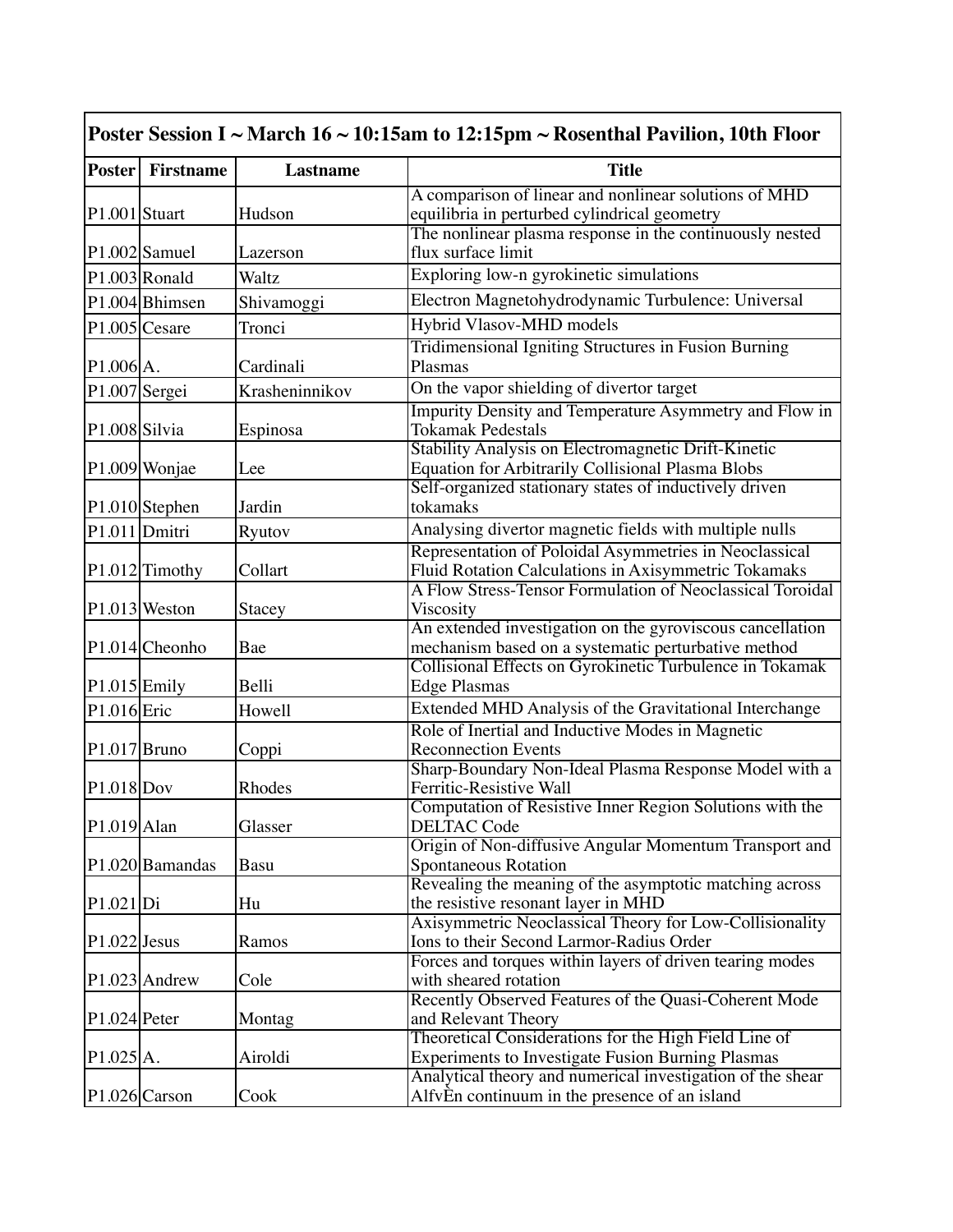| $\vert$ P1.027 $\vert$ Ian |                           | Abel            | Fluid-Kinetic Equations for Edge Simulations                                          |
|----------------------------|---------------------------|-----------------|---------------------------------------------------------------------------------------|
| $P1.028$ Linda             |                           | Sugiyama        | Role of mode coupling in instabilities of a toroidal plasma                           |
|                            |                           |                 | Disruptivity Reduction Plan for NSTX-U, Including                                     |
|                            |                           |                 | Characterization of Causes and Implementation of Kinetic                              |
| $P1.029$ John              |                           | Berkery         | <b>Stability Theory Models</b><br>Simulation of edge plasma transport with the COGENT |
|                            | P1.030 Mikhail            | Dorf            | code                                                                                  |
|                            |                           |                 | On optimizing stellarators to microinstabilities: key                                 |
| $P1.031$ Chris             |                           | Hegna           | geometric quantities                                                                  |
|                            | $P1.032$ Roman            | Smirnov         | Impurity induced divertor plasma oscillations                                         |
|                            |                           |                 | Frequency chirping structures in the line-broadened                                   |
|                            | P1.033 Vinicius           | Duarte          | quasilinear model                                                                     |
|                            |                           |                 | Impact of density on the ion diamagnetic stabilizations of                            |
|                            | P1.034 Tengfei            | Tang            | edge PeelingñBallooning modes                                                         |
|                            |                           |                 | General 3-D stellarator equilibria using the surface current                          |
| $P1.035$ Jeff              |                           | Freidberg       | model                                                                                 |
|                            | P1.036 Antoine            | Cerfon          | Accurately calculating equilibrium quantities with any Grad-<br>Shafranov solver      |
|                            |                           |                 | Fully kinetic particle simulation of radio frequency waves                            |
|                            | P1.037 Animesh            | Kuley           | in toroidal geometry                                                                  |
|                            |                           |                 | Theory of mode locking and island suppression by resonant                             |
|                            | P1.038 Wenlong            | Huang           | magnetic perturbations in Rutherford regime                                           |
| $P1.039$ Hank              |                           | <b>Strauss</b>  | Wall force and toroidal rotation in disruptions                                       |
| $P1.040$ Jsmes             |                           | Callen          | Modeling of Tokamak Plasmas                                                           |
| $P1.041$ $Phi1$            |                           | Morrison        | <b>MHD Stability and Constraints</b>                                                  |
|                            |                           |                 | Electrostatic Driftwave Instabilities in Field Reversed                               |
|                            | P1.042 Calvin             | Lau             | Configurations                                                                        |
|                            |                           |                 | Gyrokinetic Particle Simulation of Fast Electron Driven                               |
| $P1.043$ Wenlu             |                           | Zhang           | beta-induced Alfvén Eigenmode                                                         |
|                            |                           |                 | Global particle simulation of lower hybrid wave                                       |
| $P1.044$ Jian              |                           | Bao             | propagation and mode conversion in tokamaks                                           |
|                            | $P1.045$ Swadesh          | Mahajan         | Plasmas as Quantum Fluids - A Nonlinear Effective                                     |
|                            |                           |                 | Quantum theory of Fluidons<br>Kinetic full wave analysis of resonant absorption of    |
|                            | P1.046 Shabbir            | Khan            | electromagnetic waves in inhomogeneous plasmas                                        |
| $P1.047$  Allen            |                           | Boozer          | Halo Currents and Their Rotation                                                      |
|                            |                           |                 | Exploiting the Power of Heterogeneous Computing for                                   |
| P1.048 Kai                 |                           | Germaschewski   | Kinetic Simulations of Plasmas                                                        |
| $P1.049$ Tariq             |                           | Rafiq           | Statistical Properties of XGC1 ITG Turbulence Data                                    |
|                            |                           |                 |                                                                                       |
|                            |                           |                 |                                                                                       |
|                            |                           |                 | Poster Session II ~ March $17$ ~ 10:15am to 12:15pm ~ Rosenthal Pavilion, 10th Floor  |
| <b>Poster</b>              | <b>Firstname</b>          | <b>Lastname</b> | <b>Title</b>                                                                          |
|                            |                           |                 | Gyrokinetic particle simulation of beta-induced Alfvén-                               |
|                            | P <sub>2.001</sub> Huasen | Zhang           | acoustic eigenmode                                                                    |

Wave Eigenmode in the Pedestal

Non-conventional Ballooning Structures for Linear Drift

 $|P2.002|$ Hua-sheng  $|Xie|$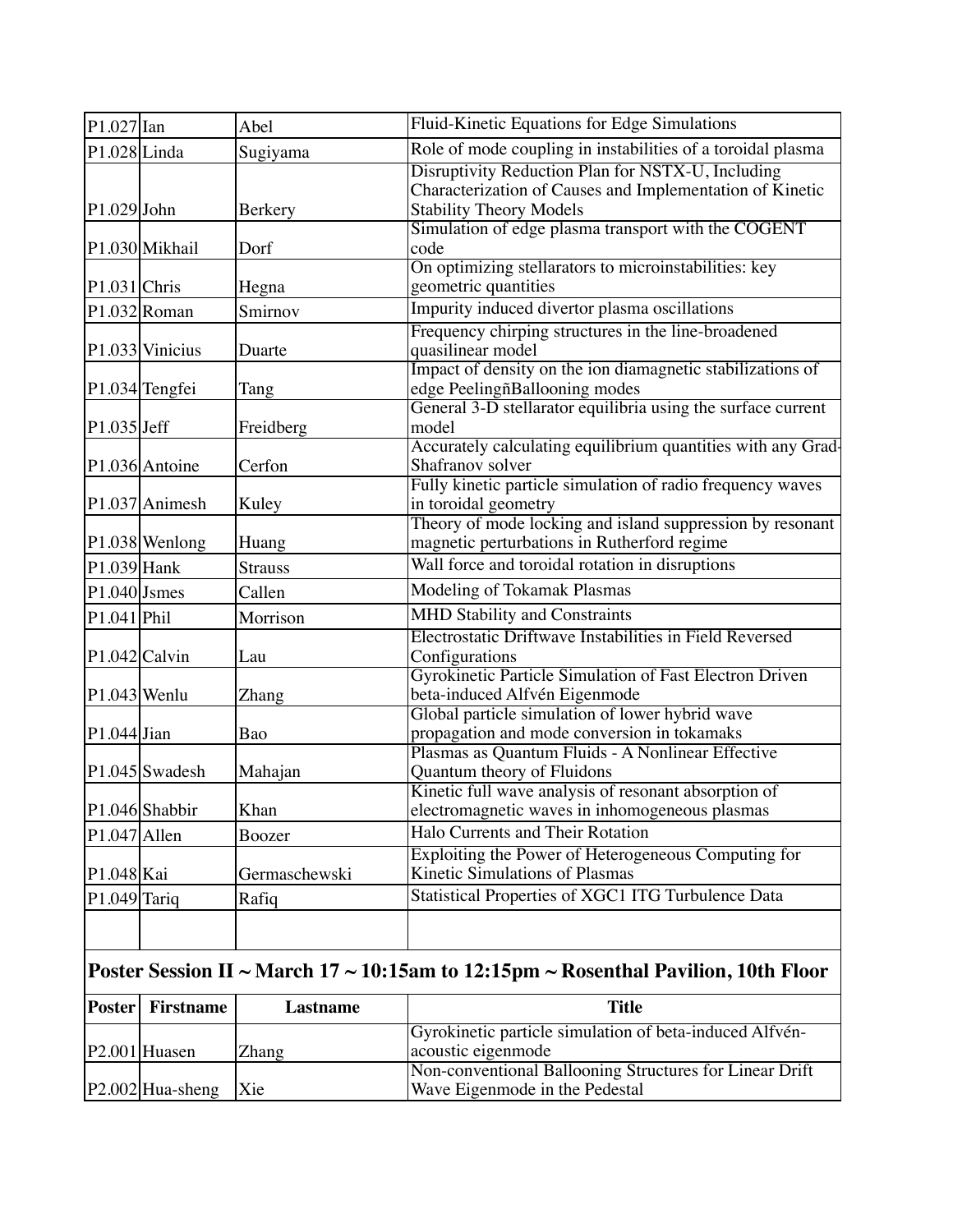| $P2.003$ Wei            |                            | Xishuo         | Integration of full particle orbit in electricmagnetic field         |
|-------------------------|----------------------------|----------------|----------------------------------------------------------------------|
|                         |                            |                | Global vs local gyro-kinetic studies of core micro-                  |
| $P2.004$ Sara           |                            | Moradi         | instabilities in JET hybrid discharges with ITER like wall           |
| P <sub>2.005</sub> Adam |                            | Stahl          | Effective critical electric field for runaway electron<br>generation |
|                         |                            |                | New Extended-MHD drift-tearing mode dispersion                       |
| $P2.006$ Jacob          |                            | King           | relations: implications and a tool for code verification             |
|                         |                            |                | Numerical Investigation of Spheromak Formation                       |
| $P2.007$ John           |                            | O'Bryan        | Efficiency                                                           |
|                         |                            |                | Fishbone instability and nonlinear dynamics in HL-2A                 |
| $P2.008$ Feng           |                            | Wang           | plasmas                                                              |
|                         |                            |                | The effect of strong radial variation of the diamagnetic             |
|                         |                            |                | frequency on two-fluid stabilization of edge localized MHD           |
| $P2.009$ Tyler          |                            | Cote           | instabilities                                                        |
|                         |                            |                | Parameter dependence of two-fluid and finite Larmor radius           |
|                         |                            |                | effects on Rayleigh-Taylor and Kelvin-Helmholtz                      |
|                         | P <sub>2.010</sub> Atsushi | Ito            | instabilities in finite beta plasmas                                 |
|                         |                            |                | Nonlinear Diamagnetic Stabilization Effects on $m=2$ , $n=1$         |
|                         |                            |                | Cylindrical Double-Tearing Modes in Hall MHD                         |
|                         | $P2.011$ Stephen           | Abbott         | Simulations                                                          |
| $P2.012$ James          |                            | Hanson         | The Virtual Casing Principle and Helmholtz's Theorem                 |
|                         |                            |                | Extension of Physics of the MHD Pedestal Formation                   |
| $P2.013$ Luca           |                            | Guazzotto      | Helicity Injection Modeling for Steady State Toroidal                |
|                         | $P2.014$ Caroline          | <b>Martins</b> | Plasmas                                                              |
|                         |                            |                | Ideal MHD non-symmetric toroidal equilibria with good                |
|                         | P <sub>2.015</sub> Harold  | Weitzner       | flux surfaces                                                        |
|                         |                            |                | Understanding the Dynamics of H-mode Pedestal and                    |
|                         |                            |                | ELMs in KSTAR Through Extended Plasma Edge                           |
|                         | P <sub>2.016</sub> Alexei  | Pankin         | Modeling                                                             |
|                         |                            |                | RF Wave Propagation and Scattering in Turbulent                      |
|                         | $P2.017$ Wendell           | Horton         | Tokamaks                                                             |
|                         |                            |                |                                                                      |
|                         |                            |                | Toroidal Confinement without Parallel Current: Interchange           |
| $P2.018$ Mike           |                            | Mauel          | and Entropy Modes in a Warm Electron Dipole Plasma                   |
| $P2.019$ Qian           |                            | Teng           | Magnetic Island Saturation in Different MHD Equilibria               |
|                         |                            |                | Progress On Implicit Coupling Of Fluid-Plasma And Monte-             |
|                         | P <sub>2.020</sub> Andris  | <b>Dimits</b>  | Carlo-Neutral Models For Edge Plasma Simulation                      |
|                         |                            |                | Theoretical description of explosive magnetic reconnection           |
|                         | P2.021 Makoto              | Hirota         | in collisionless two-fluid models                                    |
| $P2.022$ Fred           |                            | <b>Skiff</b>   | Parametric excitation of kinetic modes                               |
|                         |                            |                | The Characteristics of the micro-turbulence in the pedestal          |
|                         | $P2.023$ Jingfei           | Ma             | region during the inter-ELM phase on DIII-D                          |
|                         |                            |                | Remote generation of magnetic islands in magnetised                  |
|                         | P <sub>2.024</sub> Olivier | Agullo         | plasmas by turbulence                                                |
|                         |                            |                | Accounting of Magnetic, Cross, and Kinetic Helicities in             |
|                         | P2.025 Joshua              | Sauppe         | <b>Nonlinear Two-Fluid Relaxation Simulations</b>                    |
|                         |                            |                | Issues Related to Finite- $\beta$ Gyrokinetics: 1) MHD and           |
| $P2.026$ W.W.           |                            | Lee            | Equilibrium, and 2) Singularly Perturbed Equation                    |
|                         |                            |                | Effect of magnetic shear on drift-tearing and resistive drift        |
|                         | P2.027 Vladimir            | Mirnov         | modes in plasma slab                                                 |
|                         |                            |                |                                                                      |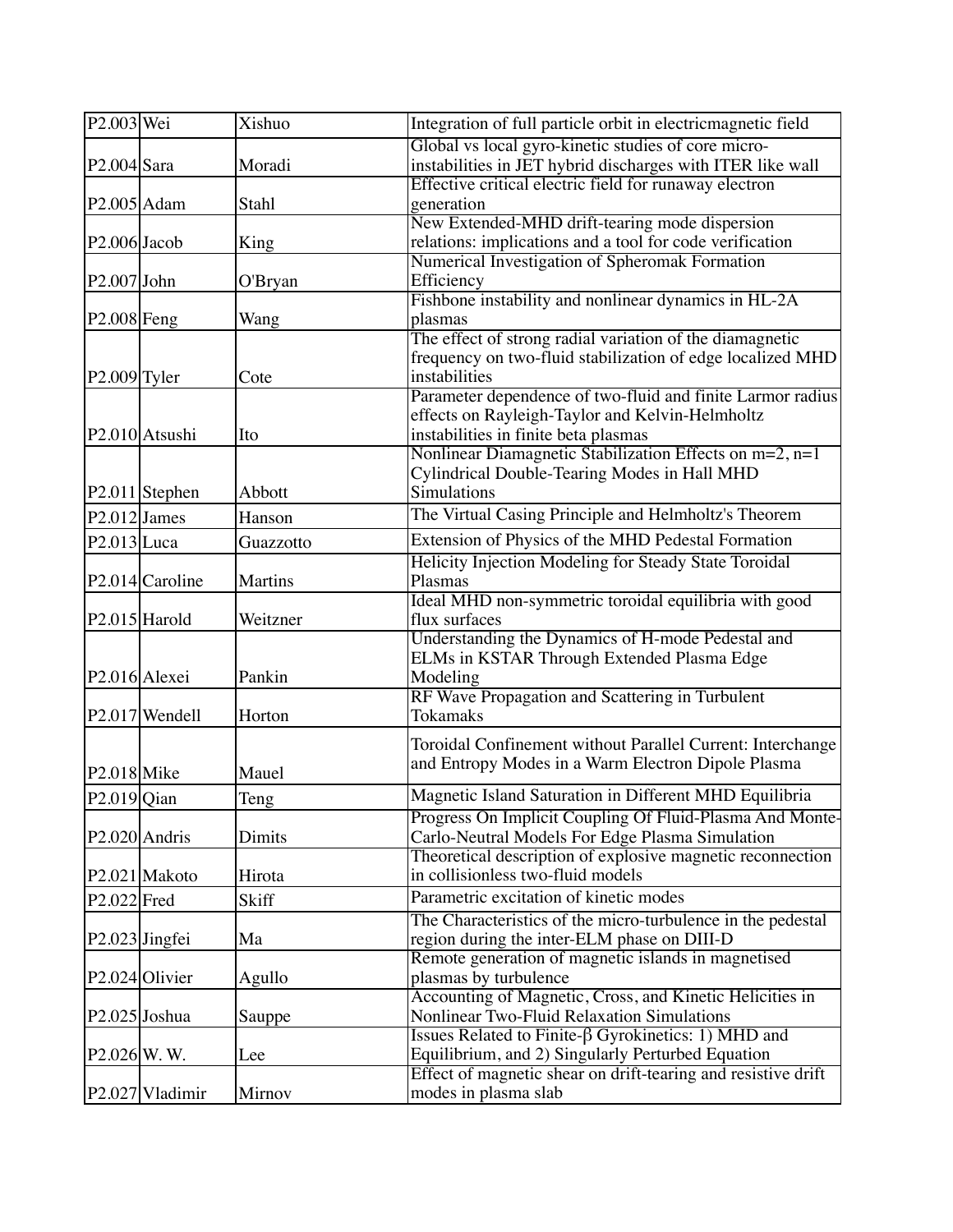|                          | $ P3.001 $ Joseph            | McClenaghan  | Gyrokinetic particle simulation of current-driven<br>instabilities in fusion plasmas                                |
|--------------------------|------------------------------|--------------|---------------------------------------------------------------------------------------------------------------------|
| <b>Poster</b>            | <b>Firstname</b>             | Lastname     | <b>Title</b>                                                                                                        |
|                          |                              |              | Poster Session III ~ March $17 \sim 1:45$ pm to 3:45pm ~ Rosenthal Pavilion, 10th Floor                             |
|                          |                              |              |                                                                                                                     |
|                          | P2.049 Myoung-Jae Lee        |              | Geometric effects on the dust acoustic surface waves in a<br>Lorentzian dusty plasma slab                           |
| $P2.048$ Scott           |                              | Kruger       | Edge harmonic oscillation studies with the NIMROD code                                                              |
| $P2.047$ Eric            |                              | Held         | Energetic particle physics in NIMROD using a continuum<br>approach                                                  |
|                          | P2.046 Thomas                | Jenkins      | NIMROD Modeling of Sawtooth Modes Using Continuum<br>and Hot-Particle Closures                                      |
|                          | P2.045 Nicholas              | Roberds      | Simulation of a Disruption Using NIMROD                                                                             |
|                          | P2.044 Jonathan              | Hebert       | <b>Investigating Ohmic Drive Onset Dynamics in CTH Using</b><br><b>NIMROD</b>                                       |
| P2.043 C.                |                              | Sovinec      | Axisymmetric Vertical-Displacement Event Modeling with<br><b>NIMROD</b>                                             |
|                          | P2.042 Young-Dae             | Jung         | Plasma shielding effects on anti-screening channels for ion-<br>ion collisional excitations in nonthermal plasmas   |
|                          | P2.041 Fatima                | Ebrahimi     | Plasmoids formation during helicity injection for startup in<br>toroidal fusion plasmas                             |
|                          | P <sub>2.040</sub> Alexander | Wurm         | Deriving 3D-MHD models with gyroviscous-like<br>contributions using a Hamiltonian and Action Principle<br>Approach  |
|                          | $P2.039$ Weixing             | Wang         | Distinct turbulence sources and confinement feature in<br>spherical tokamak plasma regime                           |
| P <sub>2.038</sub> Wrick |                              | Sengupta     | Closed set of full-f low flow ordered drift kinetic equations<br>to study evolution of profiles                     |
| $P2.037$ Isabel          |                              | <b>Krebs</b> | Simulations of sawtooth instabilities in ASDEX Upgrade<br>using the 3D nonlinear two-fluid MHD code M3D-C1          |
|                          | $P2.036$ C Leland            | Ellison      | Incorporation of Collisional Effects in Variational<br>Algorithms for Guiding Center Test Particle Trajectories     |
|                          | P2.035 Benjamin              | Faber        | Nonlinear gyrokineitc simulation of long wavelength<br>microturbulence in HSX                                       |
| P <sub>2.034</sub> David |                              | Smithe       | Towards Simulations with Self-Consistent SOL Density<br>Evolution when RF Antennas are Powered                      |
|                          | $ P2.033 $ Spencer           | James        | Studying the Interactions Between Microturbulence and the<br>Tearing Mode Via Self-Consistent Simulations           |
|                          | P <sub>2.032</sub> Edward    | Startsev     | Gyrokinetic simulation of the collisional micro-tearing<br>mode instability                                         |
| $P2.031$ Chang           |                              | Liu          | Runaway electron distribution functions in momentum<br>space with the synchrotron radiation effect                  |
|                          | P2.030 Nathaniel             | Ferraro      | Progress in Modeling Non-Axisymmetric Response in<br><b>Tokamaks</b>                                                |
| $P2.029$ Brent           |                              | Covele       | Investigating the Effects of the X-Divertor Geometry on<br>Detachment Control and Edge Pedestal Integrity in DIII-D |
|                          | P2.028 Michael               | Halfmoon     | Energetic Ion Effects on Linear Tearing Mode Stability                                                              |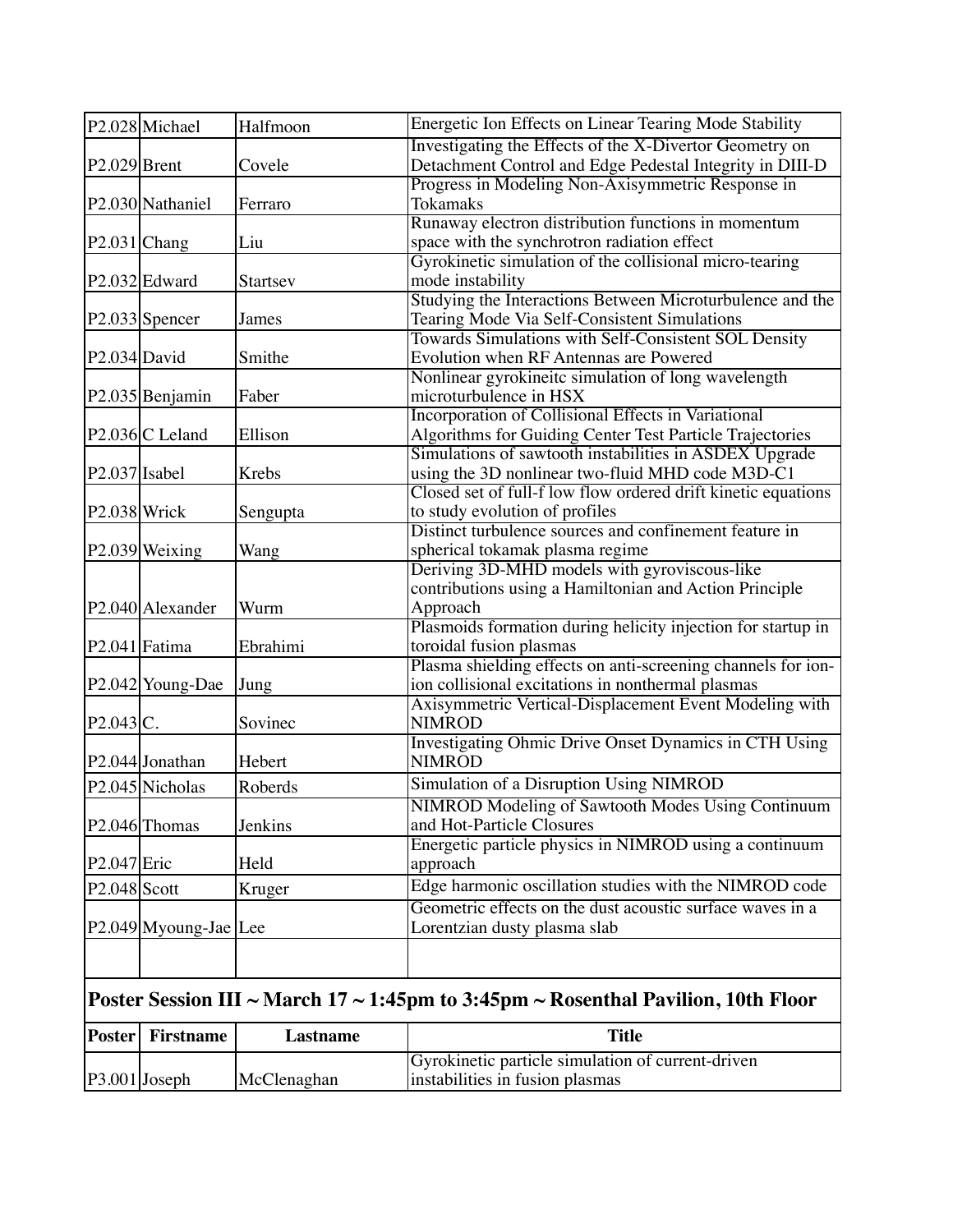|                          |                    |                      | Variational integration for ideal MHD: Implementation and                                              |
|--------------------------|--------------------|----------------------|--------------------------------------------------------------------------------------------------------|
| P3.002 Yao               |                    | Zhou                 | preliminary results                                                                                    |
| P3.003 Mark              |                    | Cianciosa            | Advances in 3-D Equilibrium Reconstruction using V3FIT                                                 |
|                          |                    |                      | Ballooning modes for rotating accretion discs including                                                |
|                          | P3.004 Eliezer     | Hameiri              | dissipation                                                                                            |
|                          |                    |                      | Numerical treatments of fast ion anisotropy and toroidal                                               |
|                          | P3.005 Nikolai     | Gorelenkov           | flow in plasma equilibrium problem                                                                     |
|                          | P3.006 Françcois   | Waelbroeck           | Nonlinear theory of Alfven resonances                                                                  |
| P3.007 Linjin            |                    | Zheng                | Free boundary ion temperature gradient mode theory and<br>the nonneutral effects                       |
|                          | P3.008 Jungpyo     | Lee                  | The effect of strong toroidal flow shear on MHD<br>equilibrium in a tokamak                            |
| $P3.009$ Meng            |                    | Li                   | Modeling of Continuum Absorption of Alfvenic Modes in a<br><b>Torus</b>                                |
| $P3.010$  Alan           |                    | Turnbull             | External Kink Mode in Diverted Tokamaks                                                                |
|                          |                    |                      | Scattering of radio frequency waves by density filaments                                               |
|                          | $P3.011$ Abhay     | Ram                  | and fluctuations                                                                                       |
|                          | $P3.012$ Zhixin    | Lu                   | Effects of q-profile structure on intrinsic torque reversals                                           |
|                          |                    |                      | Total-f gyrokinetic study of bootstrap current in edge                                                 |
|                          | $P3.013$ Robert    | Hager                | pedestal and a novel analytic formula                                                                  |
| $P3.014$ Dylan           |                    | <b>Brennan</b>       | Simulations of radiation driven islands at the density limit                                           |
|                          |                    |                      | Resistive Instabilities with Equilibrium Rotation and                                                  |
| $P3.015$ <sub>Ryan</sub> |                    | White                | <b>Velocity Shear</b>                                                                                  |
|                          |                    |                      | Nonlinear Stabilization of the Kelvin-Helmholtz Instability                                            |
| $P3.016$ Ben             |                    | Zhu                  | in Magnetized Plasma                                                                                   |
|                          |                    |                      | Verification of gyrokinetic-fluid hybrid electromagnetic                                               |
|                          | $P3.017$ Jianying  | Lang                 | modes in the total-f gyrokinetic code XGC1<br>Computational and theoretical study of discrete particle |
|                          |                    |                      | effect in a one-dimensional plasma based on Krook                                                      |
|                          | $ P3.018 Po-Yen$   | Lai                  | collisions - in honor of Norman Rostoker                                                               |
|                          |                    |                      |                                                                                                        |
| P3.019 John              |                    | Canik                | Simulating the effect of improved PMI models with SOLPS                                                |
|                          |                    |                      | ITG turbulence in coupled XGC1-XGCa multiscale                                                         |
|                          | P3.020 Salomon     | Janhunen             | simulations                                                                                            |
|                          |                    |                      | MHD Simulations of Plasma Dynamics in Devices With                                                     |
| $P3.021$ Chris           |                    | Hansen               | Non-Axisymmetric Boundaries                                                                            |
|                          | P3.022 Aditya      |                      | Gyrokinetic Global Linear Aspects of Microtearing Modes<br>in Large Aspect Ratio Tokamaks              |
|                          |                    | Krishna Swamy        |                                                                                                        |
|                          | P3.023 Ioannis     | Keramidas Charidakos | A Hamiltonian Five Field Gyrofluid Model                                                               |
| $P3.024$ Eric            |                    | Shi                  | Recent Results from the Gkeyll Discontinuous Galerkin<br>Kinetic Code                                  |
|                          |                    |                      | Scrape-off-Layer ELM Heat Pulse Results from the Gkeyll                                                |
|                          | P3.025 Gregory     | Hammett              | Discontinuous Galerkin Kinetic Code                                                                    |
|                          |                    |                      | Dust transport in tokamaks: beyond the Orbital-Motion-                                                 |
|                          | $P3.026$ Gian Luca | Delzanno             | Limited theory                                                                                         |
|                          |                    |                      | Global reduced two-fluid studies of tokamak edge                                                       |
|                          | P3.027 Manaure     | Francisquez          | turbulence                                                                                             |
|                          |                    |                      | The ballooning theory with weak up-down asymmetric                                                     |
| P3.028 <sub>T</sub> .    |                    | Xie                  | mode structure and its numerical verification                                                          |